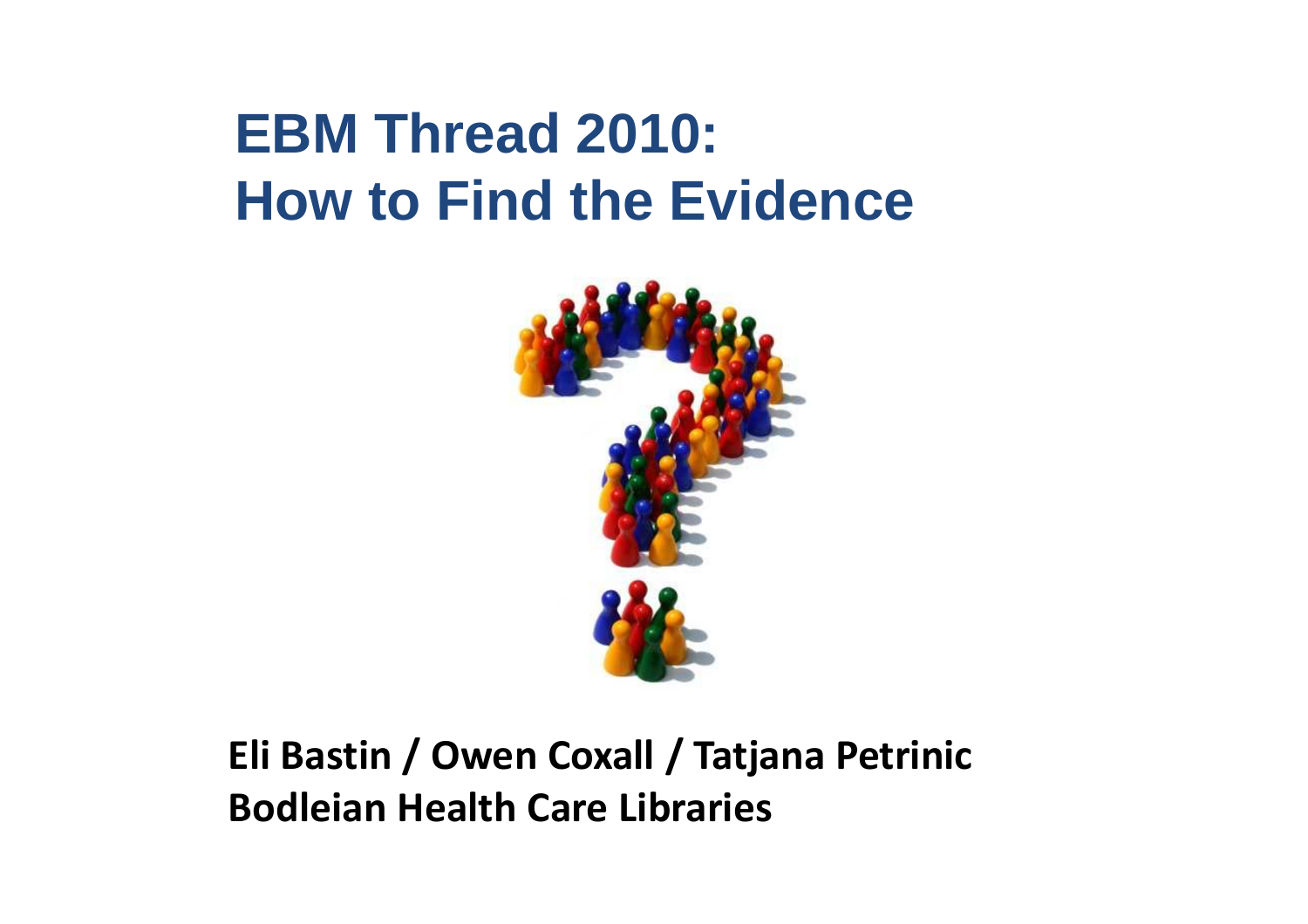## Session Objectives

- Build your search strategy
- Search PubMed
- Apply PubMed Clinical Queries
- Cochrane Library & Oxlip+
- Access outside Oxford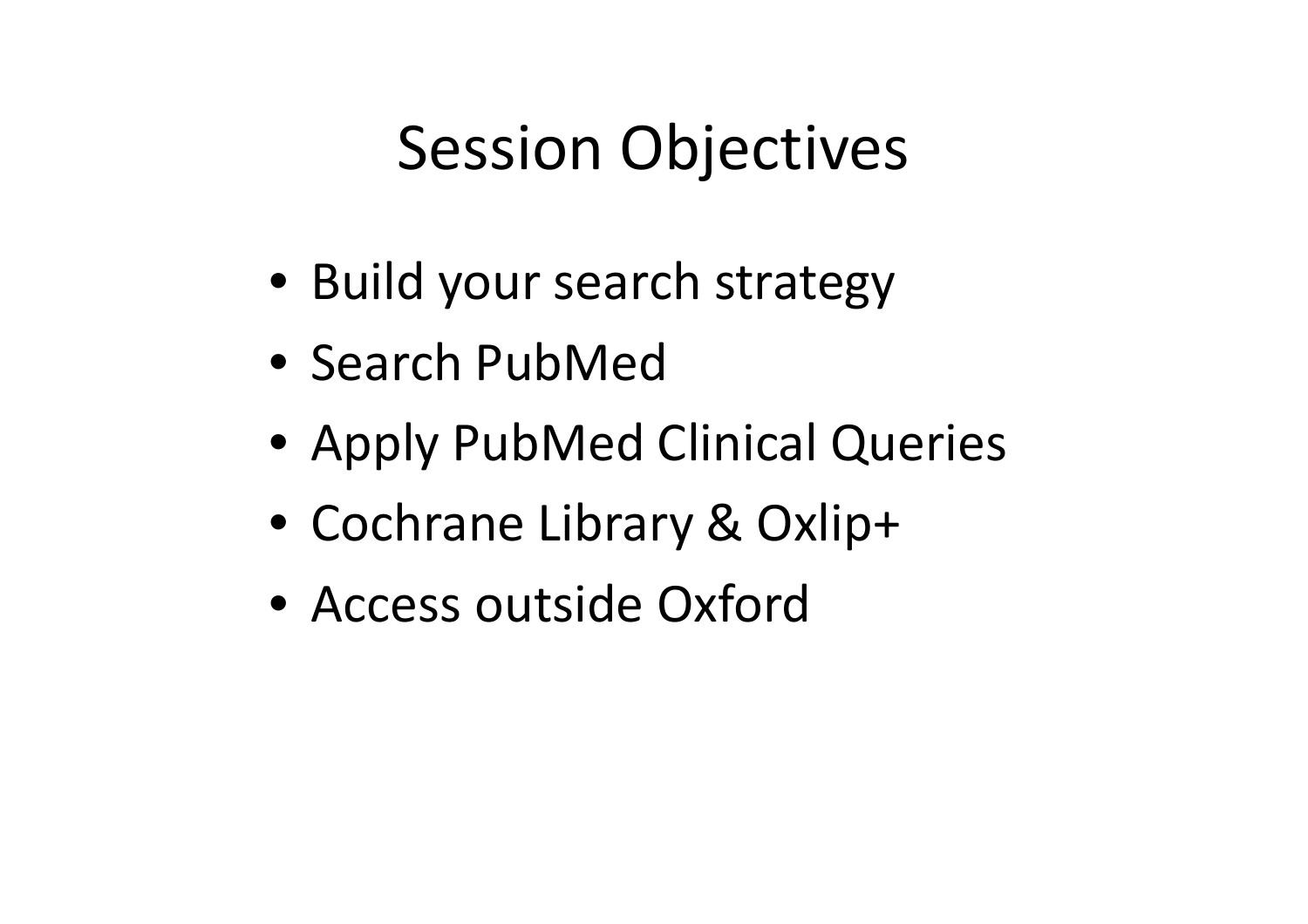#### Formulate your question

**P**atient, Population *or* **P**roblem **I**ntervention **C**omparison / **C**ontrol **O**utcome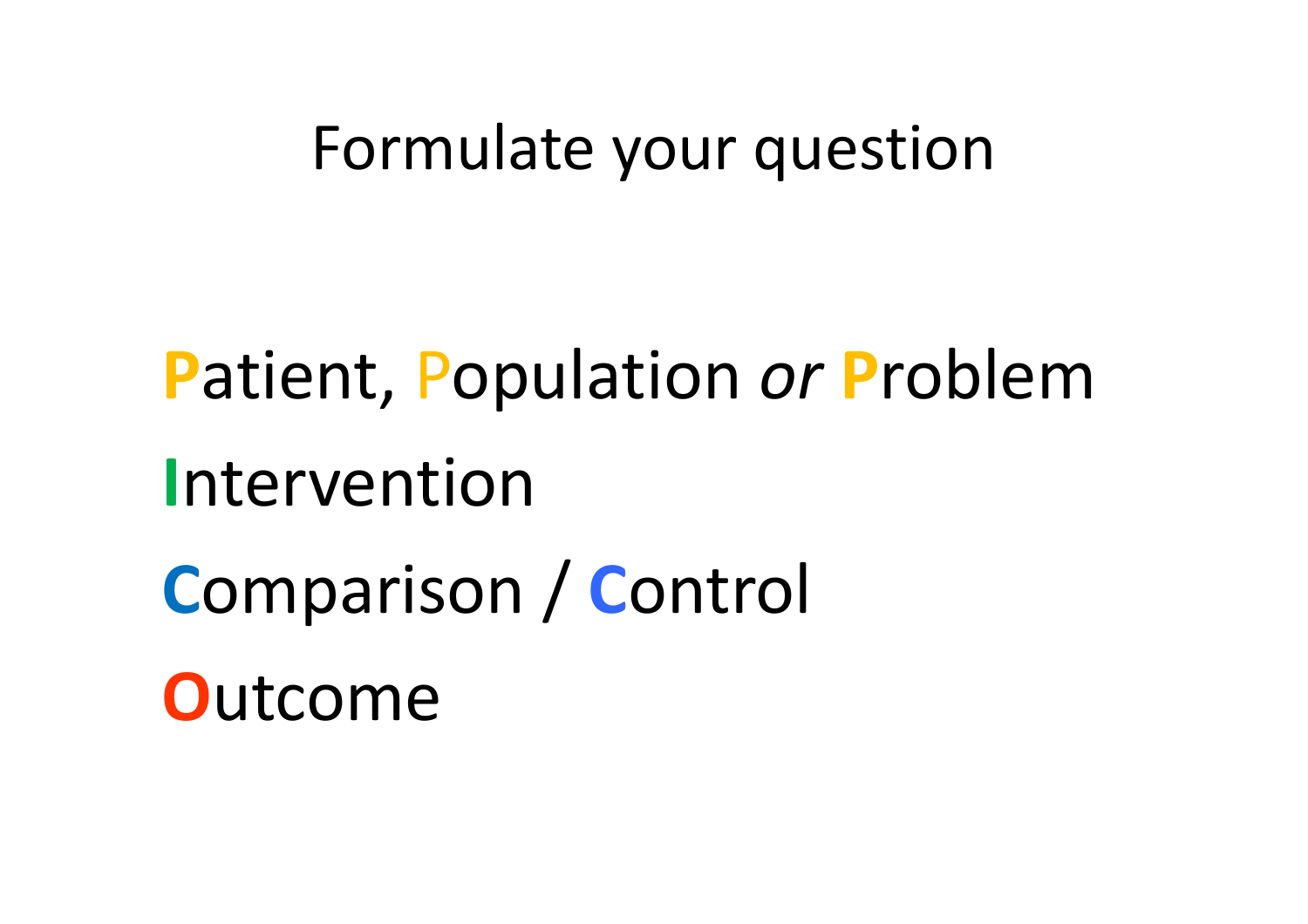#### Scenario

A GP with a special interest in smoking cessation wants to encourage his practice to engage with teenagers to stop them smoking. In order to persuade his colleagues he wants to see what evidence is available, particularly on the effectiveness of brief intervention techniques.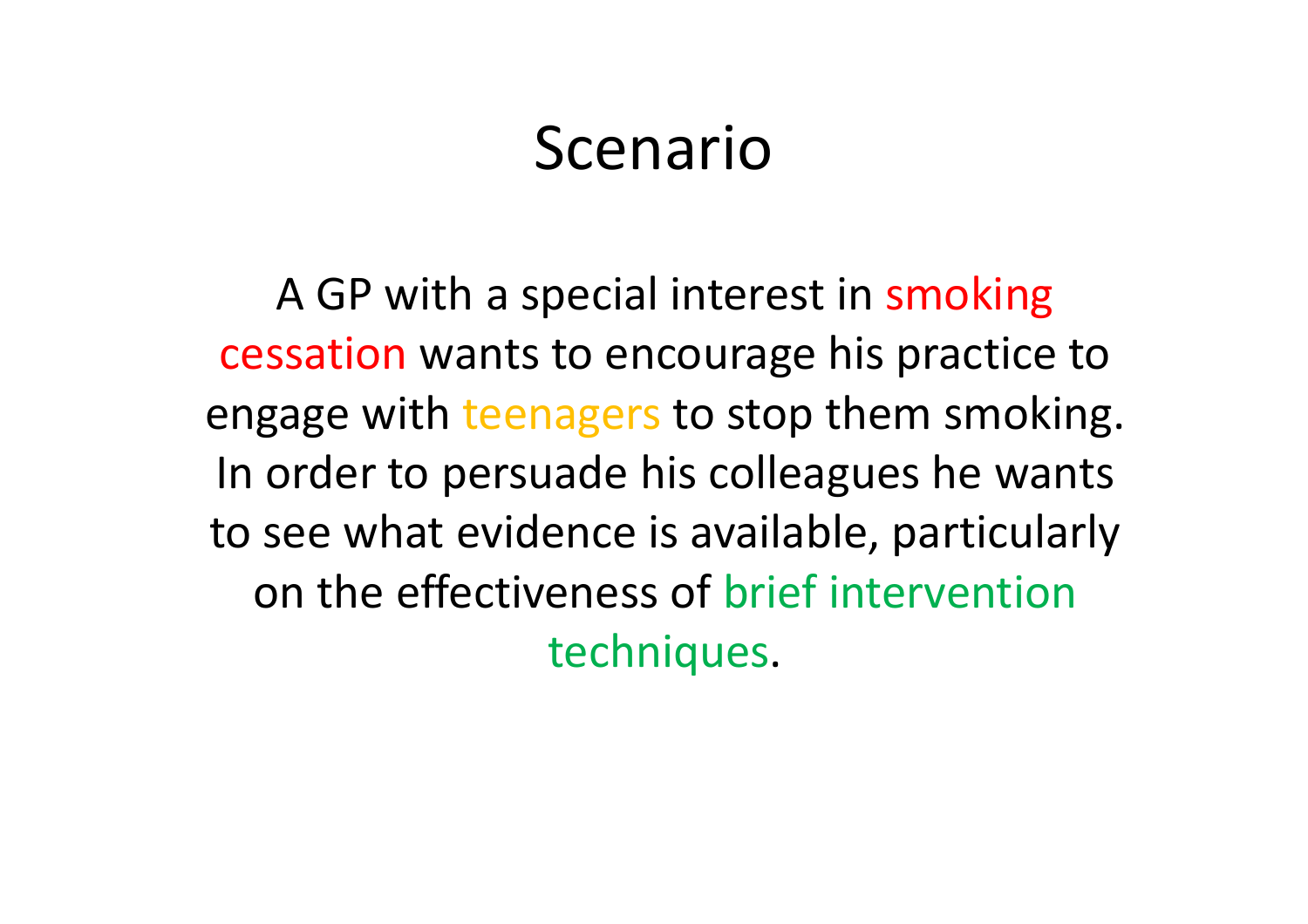#### Question

Can brief intervention be used as an effective smoking cessation technique with teenagers?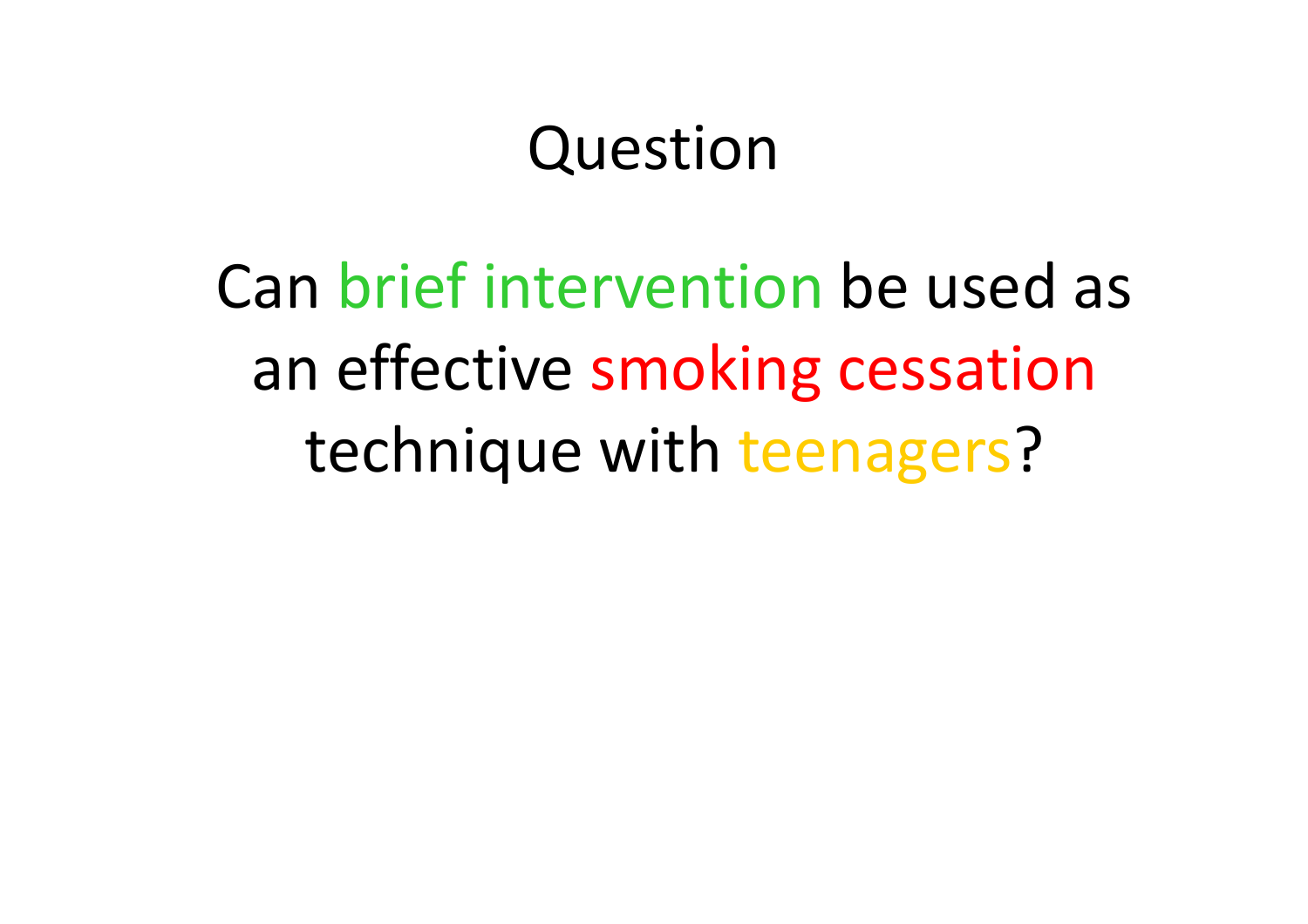## Choose your search terms

| <b>Teenagers</b><br>Adolescents<br>Young people | <b>Brief</b><br>intervention<br><b>Brief advice</b><br><b>Brief</b><br>counselling<br>Minimal<br>advice | Smoking<br>cessation<br><b>Stop smoking</b><br><b>Quit smoking</b> |
|-------------------------------------------------|---------------------------------------------------------------------------------------------------------|--------------------------------------------------------------------|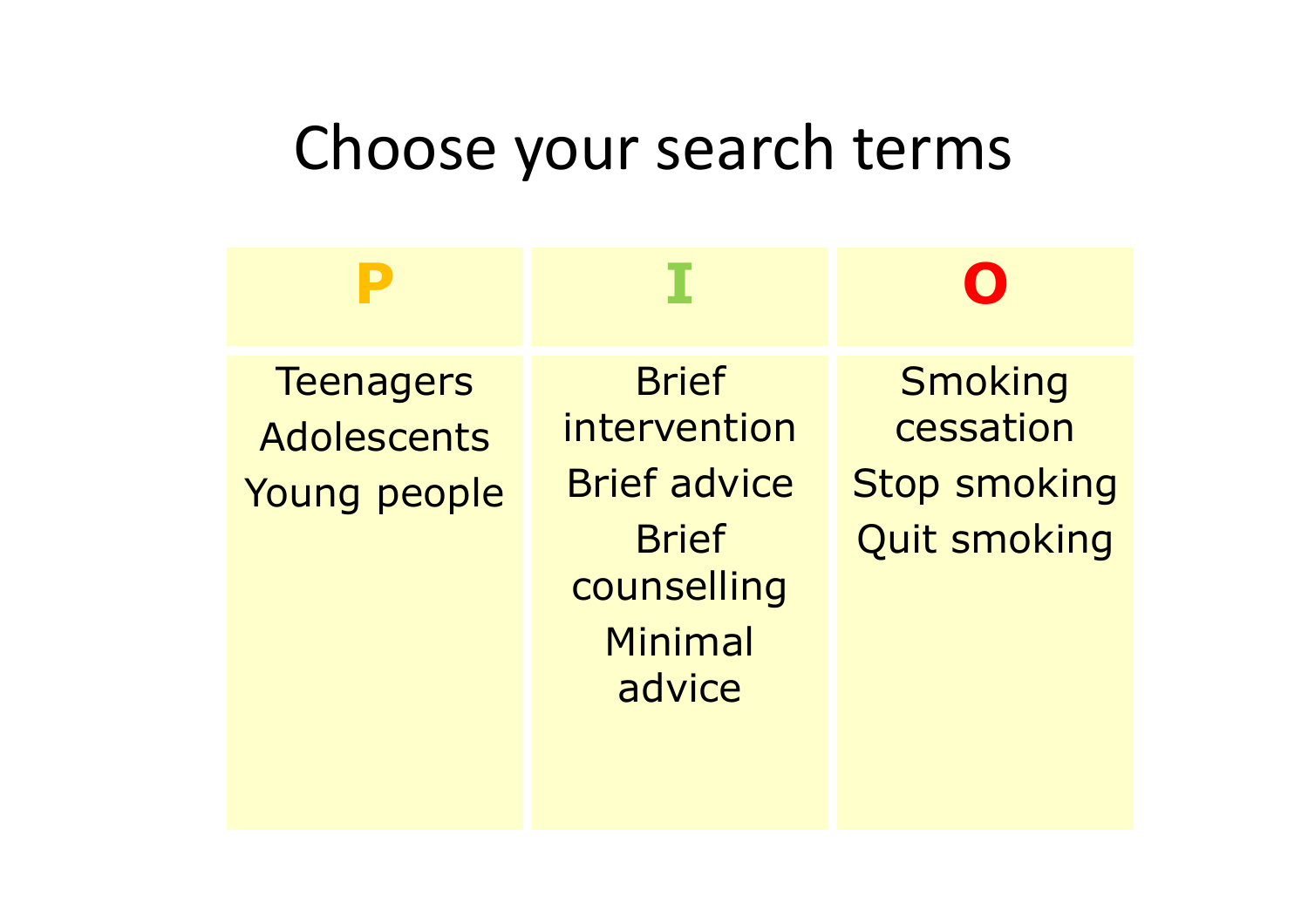## Search tips

**OR** - combine words where you want either or any of them to appear in an article e.g. teenagers or adolescents

**AND** - combine words where you want both or all to appear in an article e.g. teenagers and smoking

For spelling variations use **\*** E.g. *adolescen\** will search for *adolescent, adolescents or adolescence*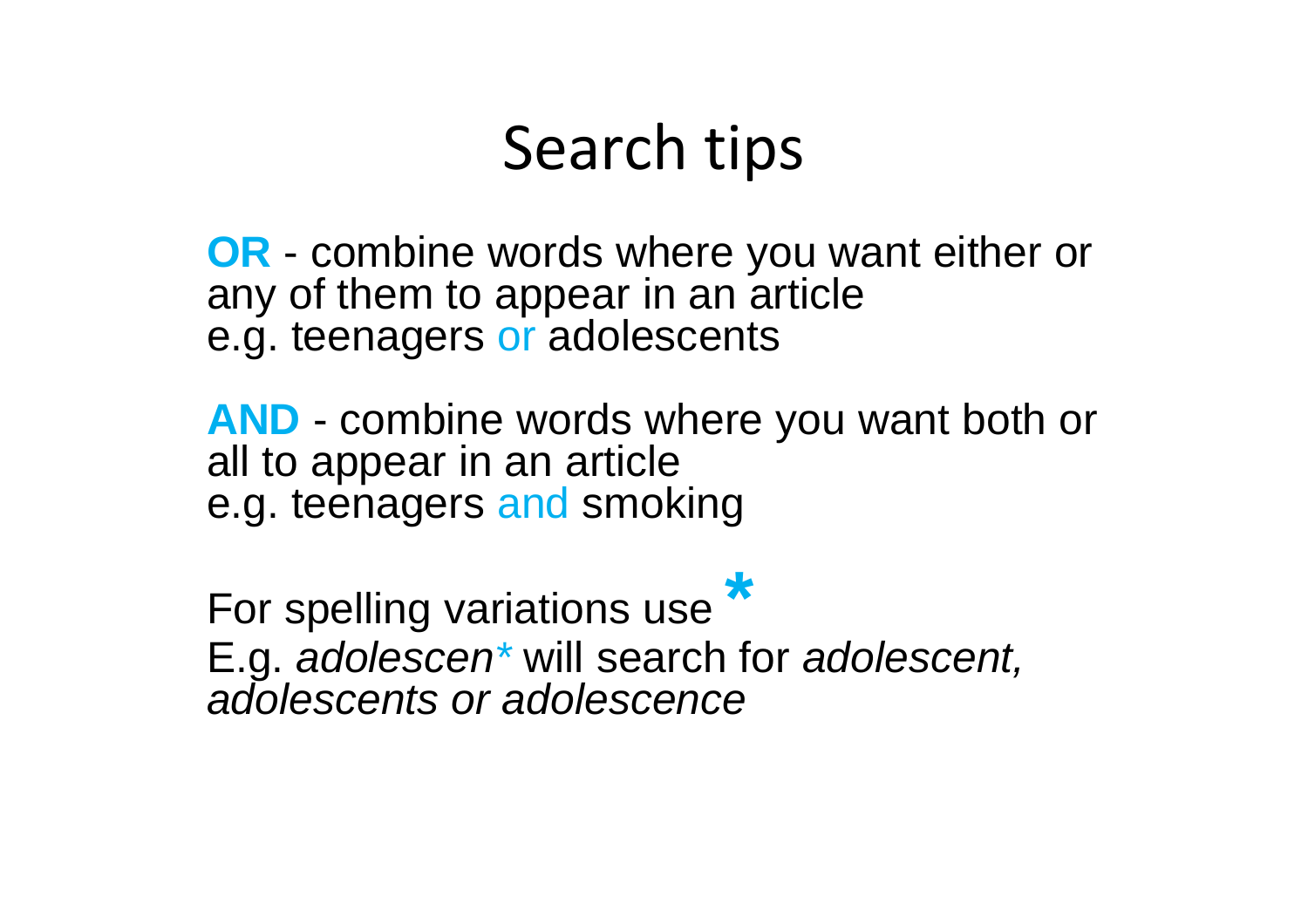## Build you search strategy

| Teenage*<br>or               | <b>Brief</b><br>intervention* | <b>Smoking</b><br>cessation |
|------------------------------|-------------------------------|-----------------------------|
| Adolescen*                   | or                            | or                          |
| or                           | <b>Brief advice</b>           | Stop*                       |
| Young people                 | or                            | smoking                     |
|                              | <b>Brief</b>                  | or                          |
|                              | counsel*                      | Quit <sup>*</sup>           |
| smoking<br><b>AND</b><br>AND |                               |                             |
|                              |                               |                             |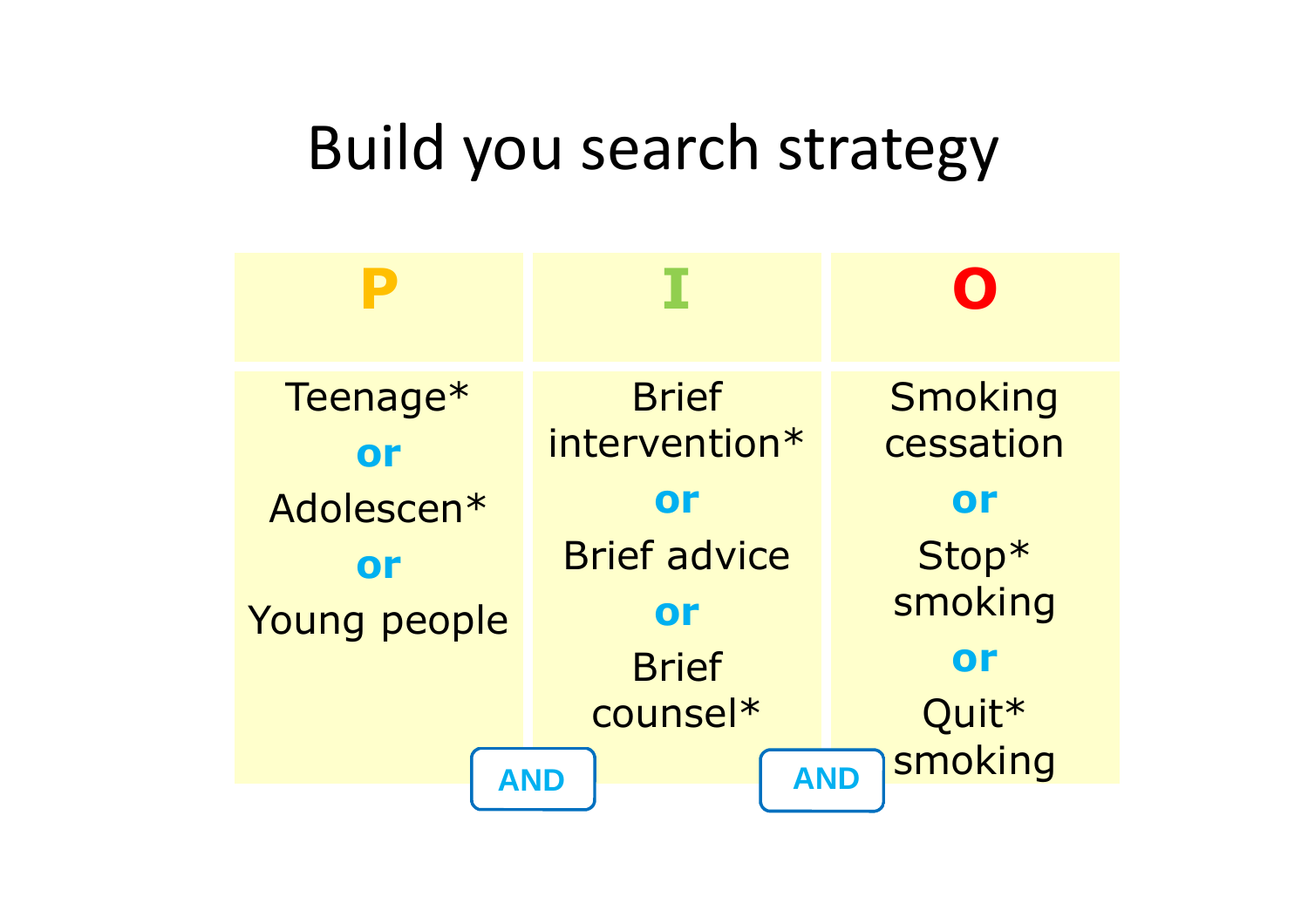## Search Pubmed

- Large database of biomedical journals
- Search using free text, MeSH & limits
- Clinical queries
- Free access http://www.pubmed.gov
- Go through PubMed with Oxford links http://www.bodleian.ox.ac.uk/medicine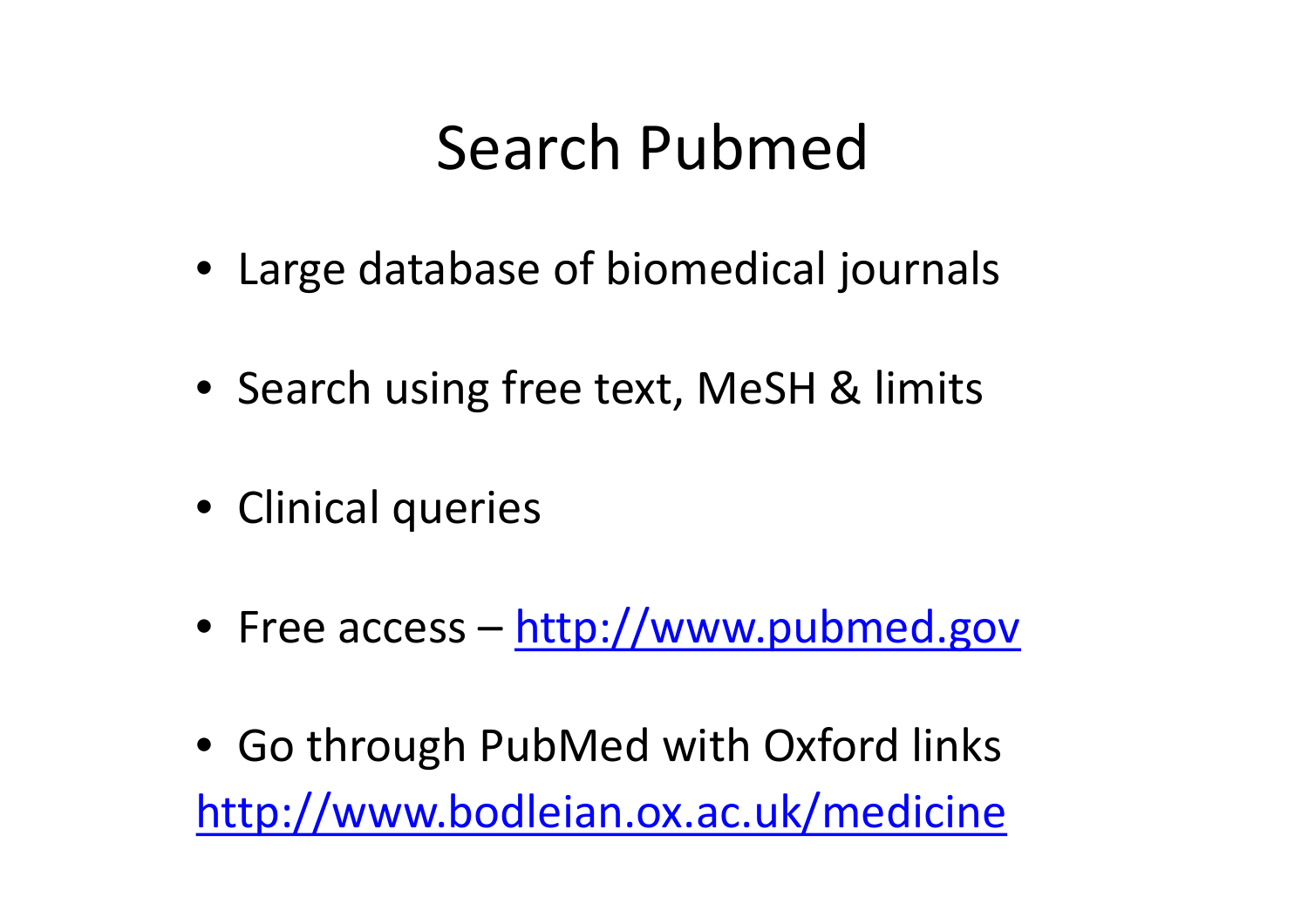# Search the Cochrane Library

- International Cochrane Collaboration >90 countries *effects* of interventions
- Includes:

Full-text Systematic Reviews Abstracts to further SRs and RCTs

• Available at: http://www.thecochranelibrary.com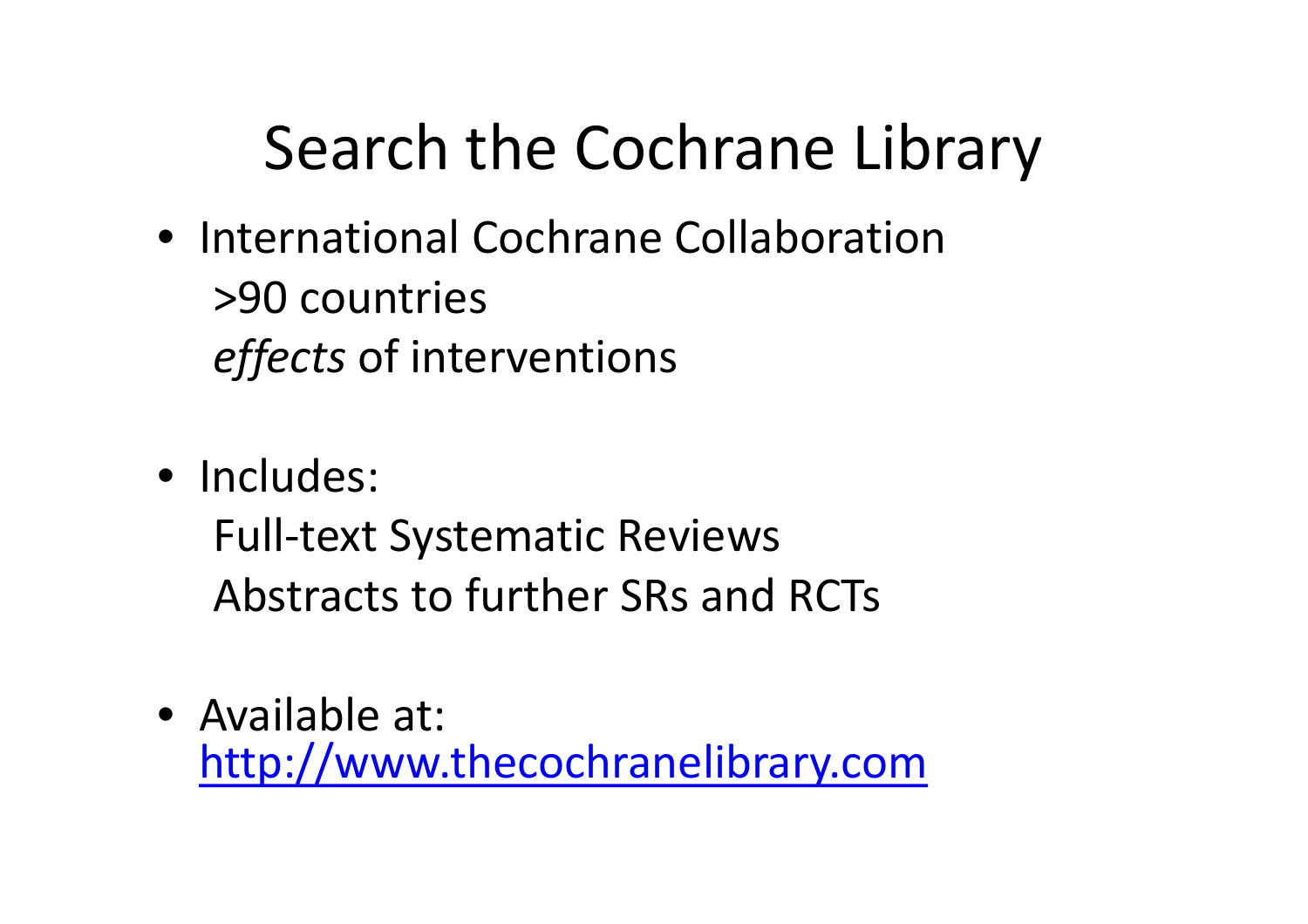# Search Oxlip+

- Access to a range of other databases including:
	- Embase
	- PsycInfo
	- Scopus
	- Sciverse
- http://oxlip-plus.bodleian.ox.ac.uk/